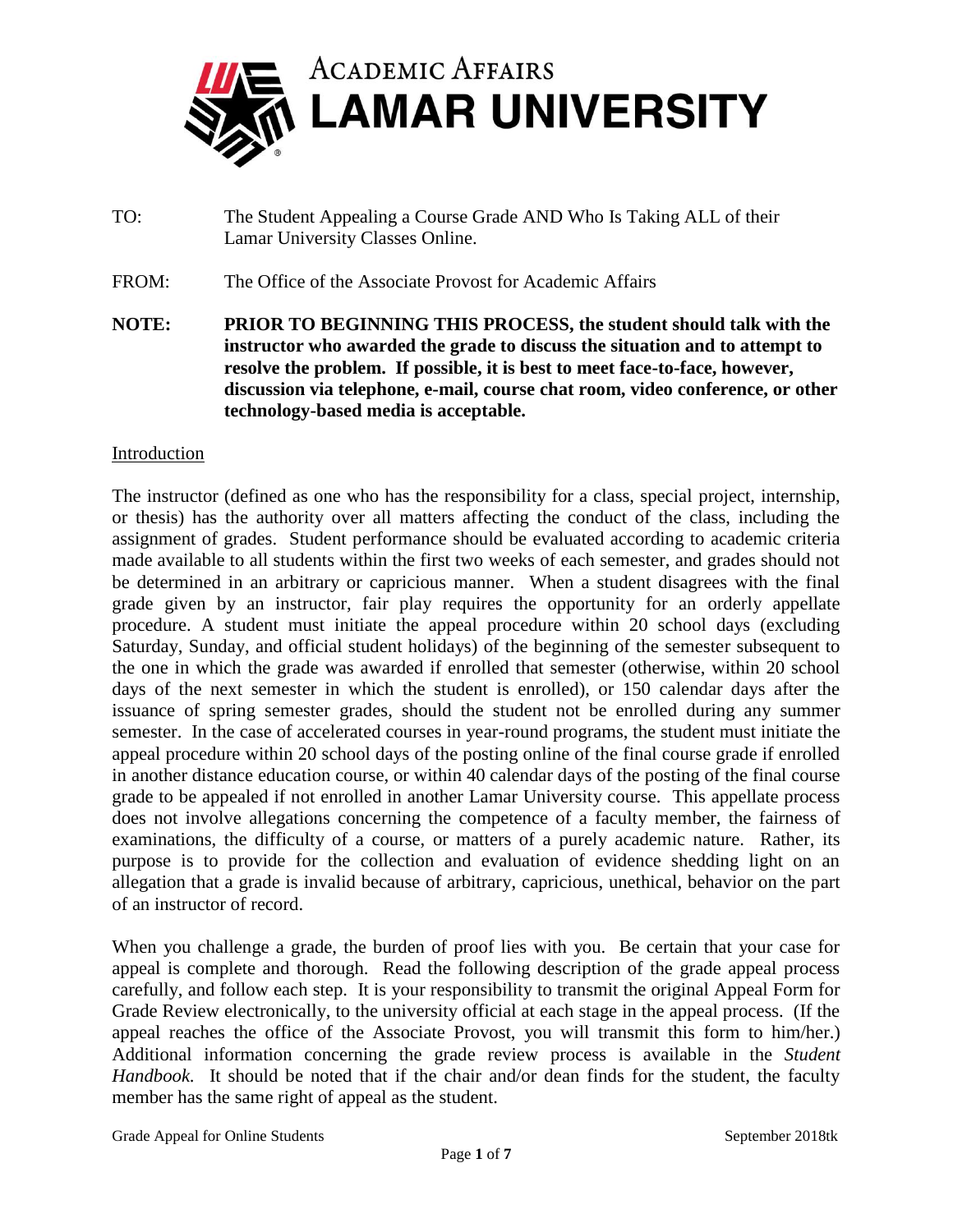## Procedure Checklist

- [ ] 1. You should have obtained an electronic version of these documents from the Academic Affairs website or a paper copy from a chair in a department office, from a dean in a college office, or from a representative of the Office of the Associate Provost (310 Wayne A. Reaud Building). If you have any questions, your department chair, your dean, or the Associate Provost (409-880-8400) will be happy to explain the entire process, in addition to your rights and obligations.
	- 2. The first step in the grade review process is a discussion via one of the modes of communication described in the "NOTE" at the beginning of this document between the student and the instructor who awarded the grade. If you have not already had such interaction, you must do so immediately.
		- [ ] 3. Fill in the information that is requested at the top of the Appeal Form for Grade Review for Online Students, which is attached.
		- [ ] 4. In a separate document created in Microsoft Word, describe your reasons for believing that you deserve a change of grade in the course. You must include a summary of the discussion with your instructor, emphasizing why you believe that the instructor acted in an arbitrary, capricious, unethical, and/or academically non-standard manner. You will submit this document at each stage along with the Appeal Form for Grade Review,
	- [ ] 5. Provide the instructor a copy of your summary and Appeal Form for Grade Review, with the information requested in the heading completed, via e-mail, and ask him or her to respond to these two documents and return them to you via email. If the instructor does not respond within ten days of receipt of these documents, proceed to the next step.
	- [ ] 6. Contact the chair of the department in which the course was taught. Explain to the chair the problem with your grade, and provide him/her with your summary document and the Appeal Form for Grade Review. The chair will schedule a meeting with you and the instructor, either separately or together, via one of the modes of communication described in the "NOTE" at the beginning of this document. If no agreement is reached at this/these meeting(s), the department chair will provide his/her written assessment of the situation (using Microsoft Word) and send it to you. A copy of this document will be included in the materials forwarded to the college level. You should provide the chair copies of all materials that you have that were relevant to the calculation of your grade, to include all graded materials returned to you. The instructor will do the same. Proceed to Step 7. *(If the department chair is also the instructor, skip Step 6 and proceed to Step 7.)*
- 7. Contact the academic dean of the college in which the instructor teaches. Explain to the dean the problem with your grade, and provide (via e-mail) him/her your written summary, the response from the chair, and the Appeal Form for Grade Review. The dean may convene the college's Student-Faculty Relations Committee to review the materials related to the grade appeal (given to him/her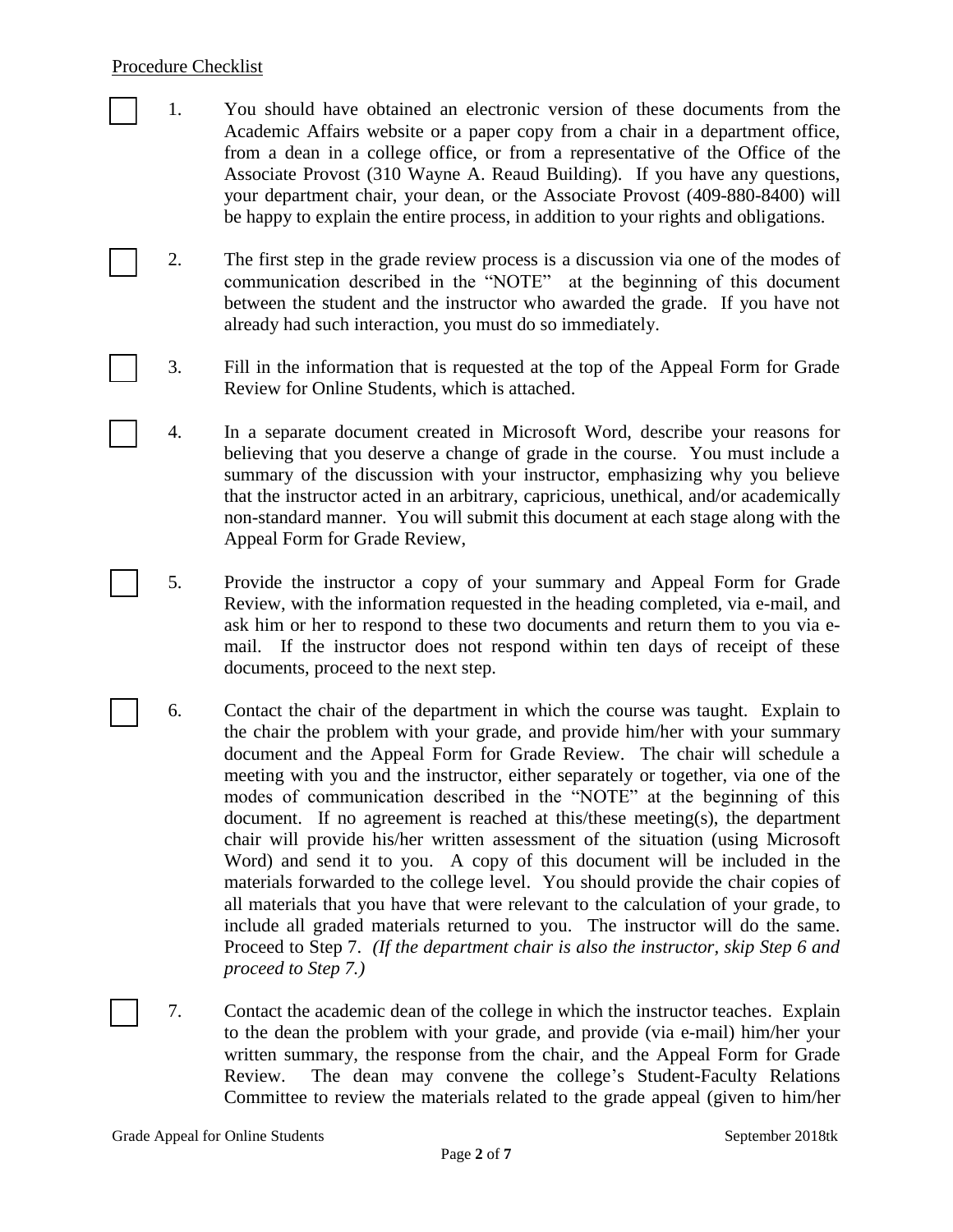by the department chair) and to meet with you and the instructor (either electronically or in person), after which the Committee will make a recommendation to the dean. Based upon the dean's analysis of the situation, perhaps informed by a recommendation from the Student-Faculty Relations Committee, the dean will try to resolve the problem. If no solution is reached and you wish to continue your appeal, the dean will provide you with a summary (created in Microsoft Word) of the rationale for his/her decision, along with the recommendation of the Committee (if applicable). *(If the dean is also the instructor, skip Step 7 and proceed to Step 8.)*

- 8. Within one week of receiving the dean's decision, you must send, via e-mail, to the Office of the Associate Provost [\(AcademicAffairs@lamar.edu\)](mailto:AcademicAffairs@lamar.edu) a copy of your summary, the responses from the dean and chair, your Appeal Form for Grade Review, and a letter of appeal of the dean's decision (using Microsoft Word) summarizing your reason(s) for it. These items will constitute your appeal to the Associate Provost. The Associate Provost will then contact the dean and obtain all other materials relevant to your appeal. If there are any materials of which you do not have a copy, they will be transmitted to you at this time.
- 9. When the complete appeal package is received by the Associate Provost, a University Grade Review (UGR) Committee from among the members of the five college Student-Faculty Relations Committees. The committee will be constituted of four faculty from colleges other than the one in which the appeal originated and three students, at least one of whom shall be a graduate student and all of whom shall be majors in departments other than the department in which the appeal originated. The committee chair will contact you at the telephone number or e-mail address you provided in the heading on the Appeal Form for Grade Review. You will be provided a list of the members and alternates of the UGR Committee (one of which you may challenge for cause) and an academic records release form, which you must sign and return to the Associate Provost. The UGR Committee will review all materials related to the appeal and will meet at least with you and with the instructor using one of the modes of communication described in the "NOTE" at the beginning of this document. You will be contacted by the UGR chair to arrange a suitable date and time. Subsequent to these discussions, the UGR chair will make a recommendation to the Associate Provost who will make and notify the parties involved of the final decision.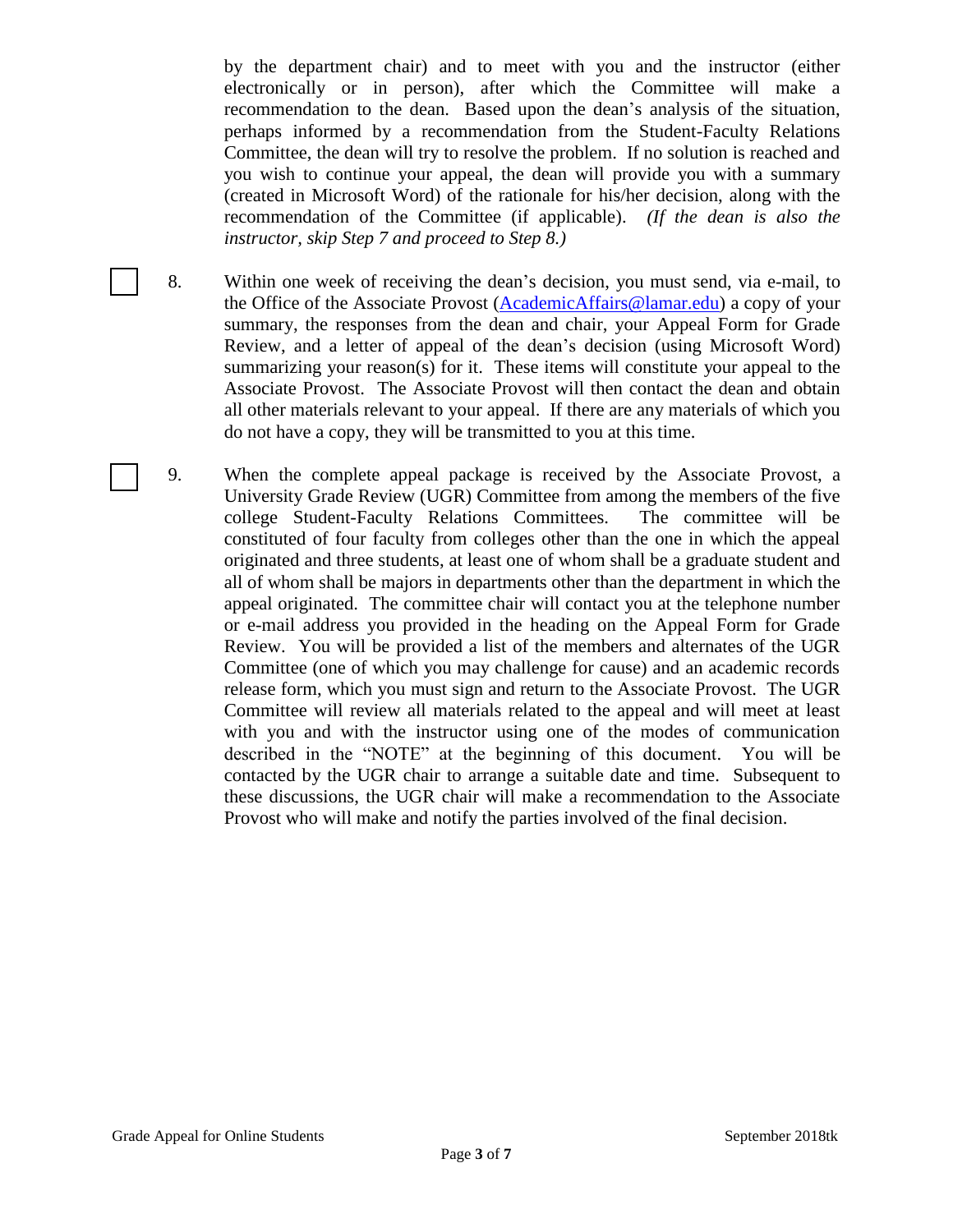## **APPEAL FORM FOR GRADE REVIEW – ONLINE STUDENTS**

|                                                                                                                                               | DATE:                                |  |  |
|-----------------------------------------------------------------------------------------------------------------------------------------------|--------------------------------------|--|--|
|                                                                                                                                               |                                      |  |  |
| Sophomore<br>Freshman<br>CLASS:                                                                                                               | Junior<br>Graduate Student<br>Senior |  |  |
|                                                                                                                                               | ADVISOR:                             |  |  |
| NOTE: Notify the Office of the Associate Provost if any of the above data changes<br>(Phone: 409-880-8400, Email: AcademicAffairs@lamar.edu). |                                      |  |  |
| <b>COURSE:</b>                                                                                                                                |                                      |  |  |
| (Course Prefix, Section, Title)                                                                                                               |                                      |  |  |
| SEMESTER OR MONTH (IF ACCELERATED COURSE) IN WHICH DISPUTED GRADE                                                                             |                                      |  |  |
|                                                                                                                                               |                                      |  |  |
| Semester (or Month) / Year                                                                                                                    |                                      |  |  |
|                                                                                                                                               |                                      |  |  |
| GRADE RECEIVED: _________________                                                                                                             | GRADE EXPECTED: ________________     |  |  |
| ********************                                                                                                                          |                                      |  |  |

To the Instructor: Because you and the student were unable to resolve the grade dispute to your mutual satisfaction, this appeal is being carried to the departmental level. You should summarize in writing, using Microsoft Word, your rationale for denying the student's grade appeal and send it to the student via e-mail, along with the Appeal Form for Grade Review for Online Students (with which the appellant provided you), which you should sign and date indicating only that you have read the student's statement and have responded as required. Within 10 working days of signing the form, you should give your chair a copy of all materials used in the calculation of the student's grade, a copy of the course syllabus, a copy of your grade book including all students in the class and the grades they were assigned, a written statement summarizing the way in which you assigned the students' grades, a copy of the appellant's summary statement and your response to it, and a copy of the Appeal Form for Grade Review for Online Students which you have signed. Your department chair will request a meeting with you and the student either separately or together using one of the modes of communication included in the "NOTE" at the beginning of the Grade Appeal Checklist, to discuss the appeal and the documentation provided by both you and the student. You should have with you copies of the materials you gave to your chair, which will also be provided to the student (taking care to preserve the anonymity of the other students in the class). If your chair cannot help you and the student arrive at a solution and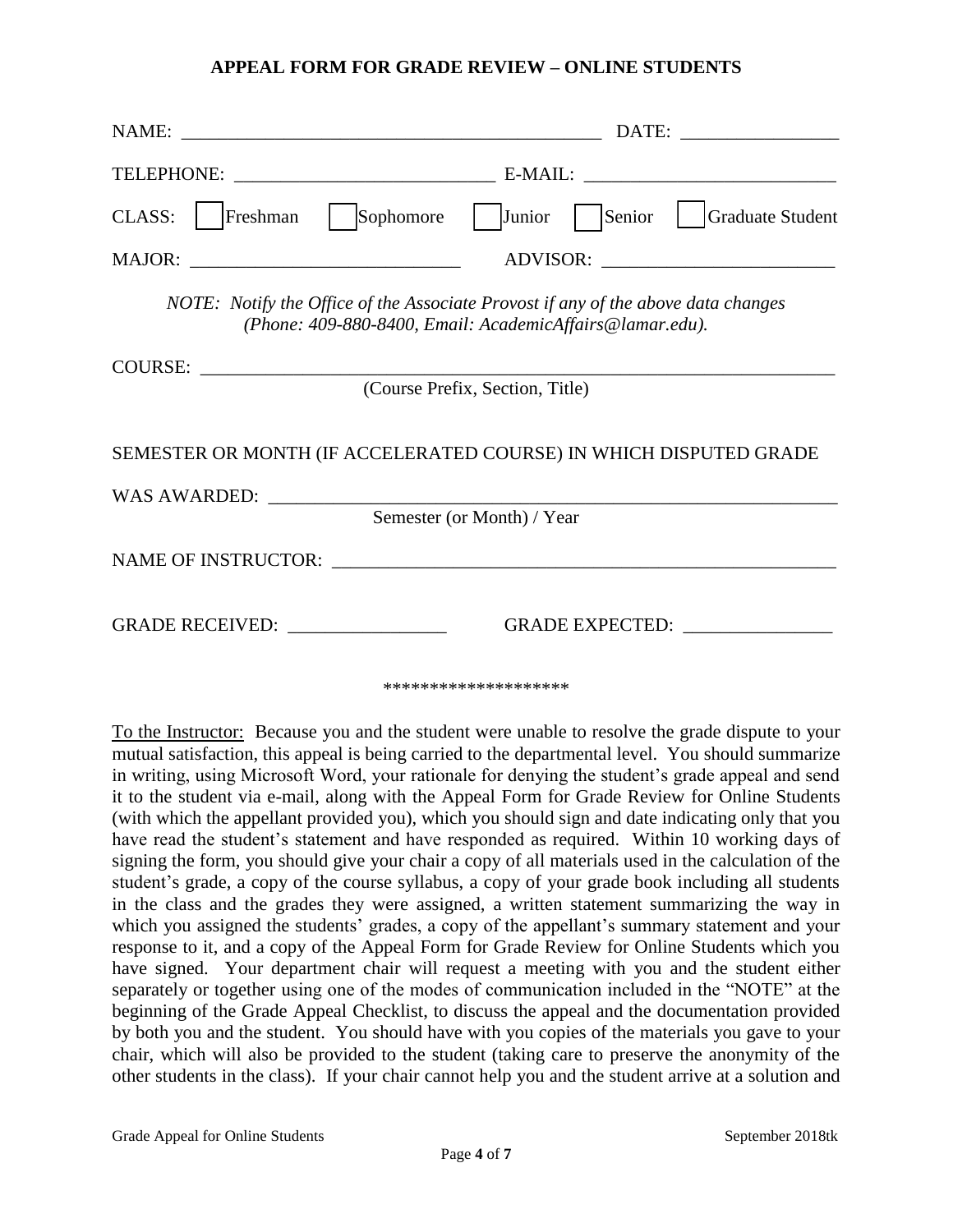finds in favor of the student, you have the same right of appeal to the next higher authority as the student.

Signature of the Instructor Date

\*\*\*\*\*\*\*\*\*\*\*\*\*\*\*\*\*\*\*\*

\_\_\_\_\_\_\_\_\_\_\_\_\_\_\_\_\_\_\_\_\_\_\_\_\_\_\_\_\_\_\_\_\_ \_\_\_\_\_\_\_\_\_\_\_\_\_\_\_\_\_\_\_\_\_\_\_\_

To the Department Chair: You should schedule a meeting with the student and the instructor, either separately or together, and attempt to resolve the grade dispute. The modes of communication that may be used for this purpose are included in the "NOTE" at the beginning of the Grade Appeal Checklist. In the event you are unable to do so, you must:

- (1) inform the student, in writing (using Microsoft Word) of your decision to deny the appeal and the rationale for it, via e-mail; and
- (2) furnish copies of all materials relevant to the calculation of the student's grade to the student as well as the dean of your college, making certain to preserve the anonymity of the other students in the class:
	- a. a copy of page(s) from the course grade book with names (but not the grades) of other students in the class expunged;
	- b. all tests, quizzes, reports, exams, or other materials which were used in determining the grade (student should supply copies of those which were returned); and
	- c. a description of the procedure utilized to calculate the course grade, as well as the grading criteria actually given to the students (either orally or in writing) at the beginning of the course.
- (3) In addition, you should obtain and forward to your dean all materials given to you by the student and the instructor, whatever else either party deems pertinent to the appeal process (e.g., handouts, class notes, letters of support), and a written summary of your own assessment of the grade dispute and decision, which you should also give to the student. This must be done within at least 15 working days of your receipt of the Appeal Form for Grade Review from the student.

Signature of the Department Chair Date

\_\_\_\_\_\_\_\_\_\_\_\_\_\_\_\_\_\_\_\_\_\_\_\_\_\_\_\_\_\_ \_\_\_\_\_\_\_\_\_\_\_\_\_\_\_\_\_\_\_\_\_\_\_\_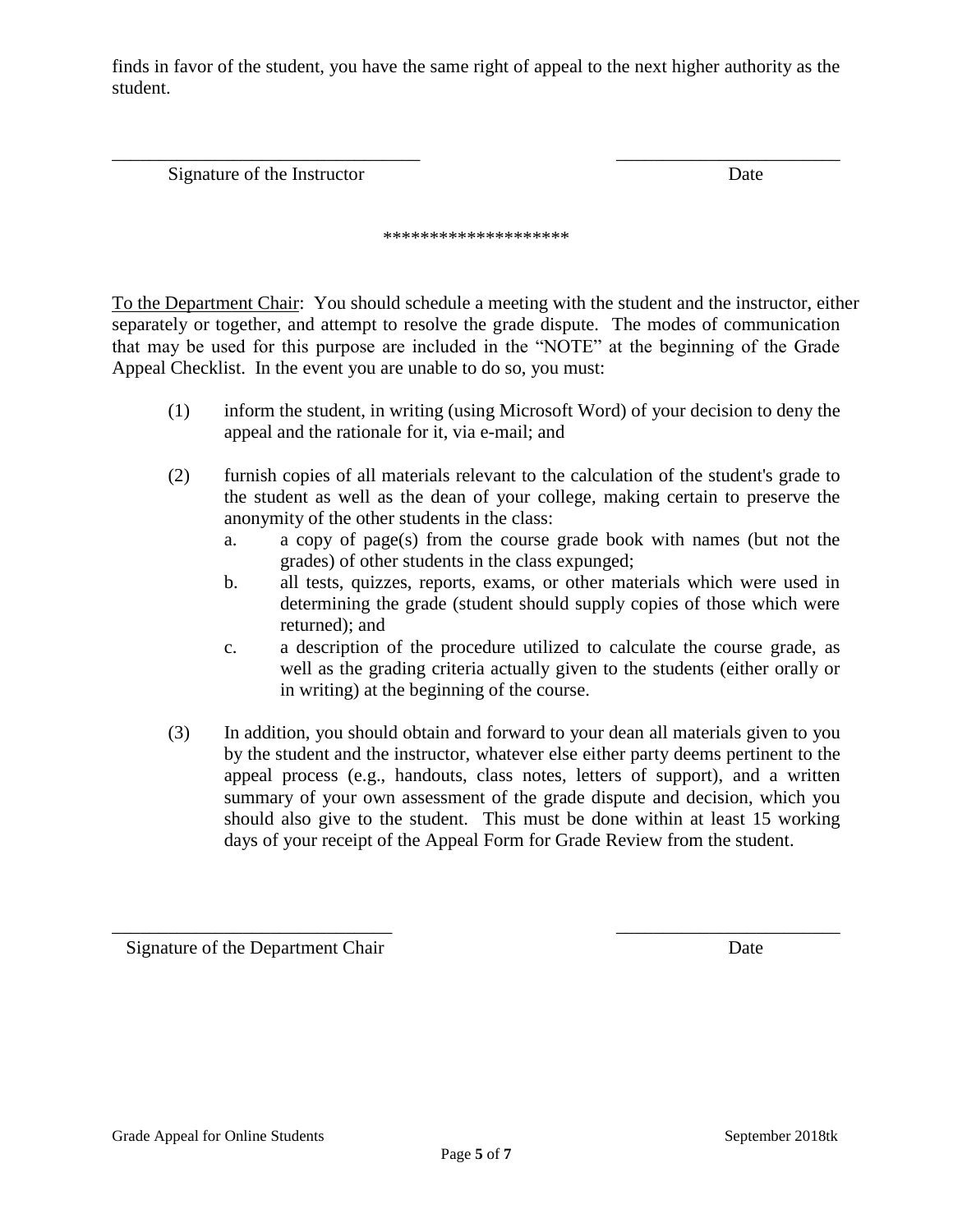To the Dean: You should convene the college's Student-Faculty Relations Committee and/or attempt to reconcile the problem. (Note: If you refer the appeal to the Committee, that body must meet at least with the appellant and the instructor either together or separately, to hear their perceptions of the dispute and related issues, using one of the modes of communication included in the "NOTE" at the beginning of the Grade Appeal Checklist.) If this proves impossible (i.e., you decide to deny the appeal based upon the Committee's recommendation and/or as a result of your own actions/analysis), within three weeks following your original receipt of the appeal from the student, you must schedule a meeting with the student using one of the modes of communication described in the "NOTE" at the beginning of the Grade Appeal Checklist, and inform him/her in writing (using Microsoft Word) of your decision and the rationale for it. Also, ask if the student wishes to continue the appeal. If not, the process has been concluded, and you should retain all the materials relevant to the appeal in your files for at least five years. If so (or if the student is unsure),

- (1) provide the student the Appeal Form for Grade Review for Online Students with appropriate annotations in each section (i.e., Instructor, Chair, Dean), as well as your statement of denial of appeal and the rationale for it, and inform the student that these documents must be submitted to the Associate Provost as the appeal documents along with the student's own written statement of appeal with rationale;
- (2) inform the student in writing that an appeal to the Associate Provost must be submitted *within seven days of receipt of your communication,* which should either be e-mailed or sent via certified U.S. mail, return receipt requested;
- (3) notify the Associate Provost, in writing, of the potential appeal; and
- (4) retain all materials relevant to the process for transmittal to the Associate Provost if requested following the one-week appeal period.

| Check One:              | Student-Faculty Relations Committee Convened |  |
|-------------------------|----------------------------------------------|--|
| (attach recommendation) |                                              |  |

\_\_\_ Student-Faculty Relations Committee Not Convened

Signature of the Dean Date

\*\*\*\*\*\*\*\*\*\*\*\*\*\*\*\*\*\*\*\*\*\*\*\*\*\*\*\*\*\*\*

\_\_\_\_\_\_\_\_\_\_\_\_\_\_\_\_\_\_\_\_\_\_\_\_\_\_\_\_\_\_\_\_ \_\_\_\_\_\_\_\_\_\_\_\_\_\_\_\_\_\_\_\_\_\_\_\_